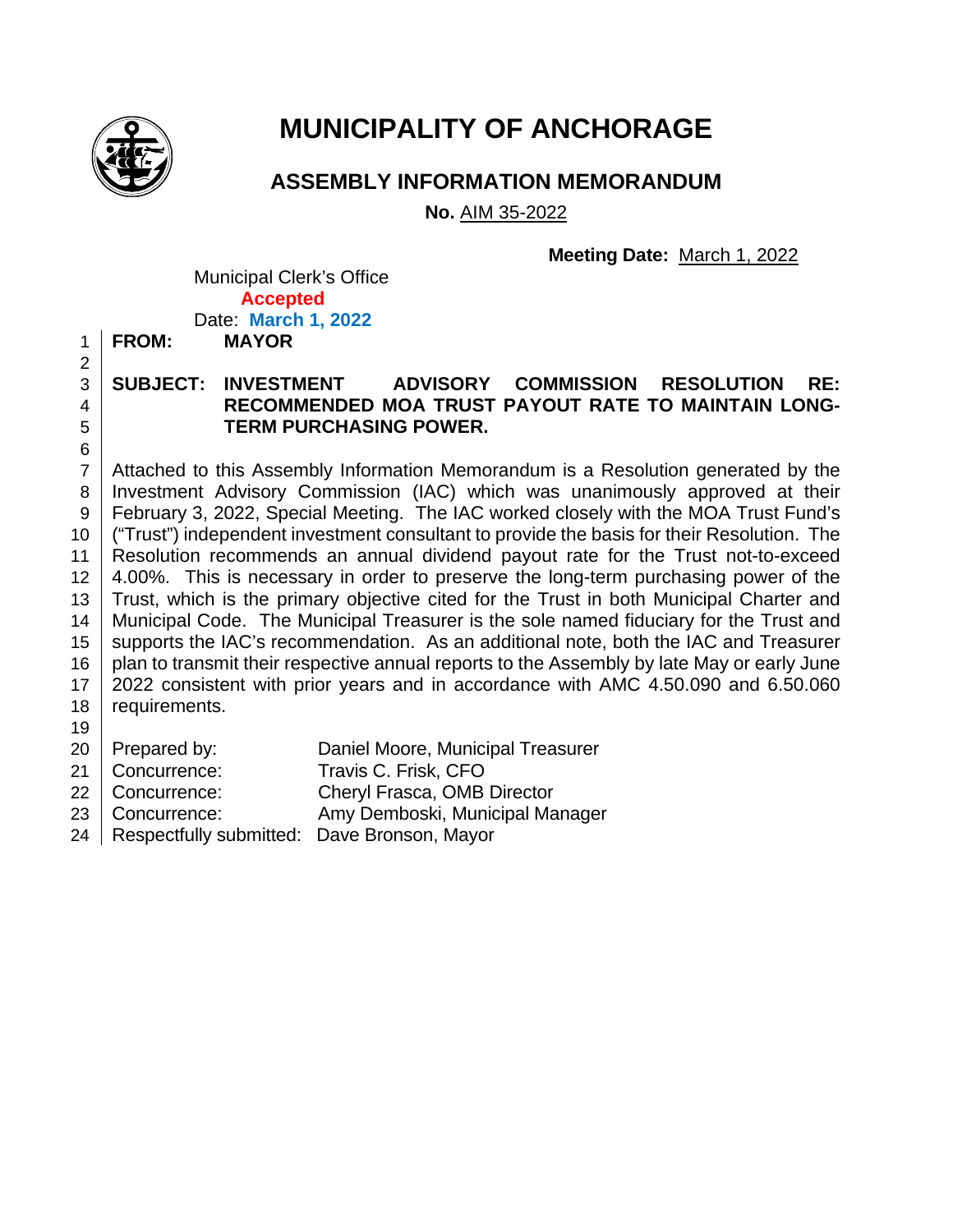

P.O. Box 196650 Anchorage, Alaska 99519-6650 Fax: (907) 343-6677 http://www.muni.org

*Dave Bronson, Mayor*

#### **MOA TRUST FUND – PRESERVATION OF LONG-TERM PURCHASING POWER**

#### **INVESTMENT ADVISORY COMMISSION**

#### **Resolution 2022-1**

WHEREAS, the MOA Trust Fund ("Trust") was established pursuant to the Anchorage Municipal Charter, Section 13.11, and is defined as an endowment fund with a controlled spending policy limiting dividend distributions; and

WHEREAS, per the Municipal Charter, the Trust is managed by the Municipal Treasurer who serves as the sole named fiduciary, and who works under the direction of the CFO and regularly consults with the Investment Advisory Commission ("IAC") comprised of highly qualified finance professionals appointed by the Municipal Assembly; and

WHEREAS, Anchorage Municipal Code (AMC) 6.50.060 requires that by March 15, 2007, and by the same date every 5<sup>th</sup> year thereafter, the Municipal Treasurer shall review the controlled spending policy and recommend adjustments, as necessary, to maintain the long-term purchasing power of the Trust; and

WHEREAS, year 2022 is the third 5-year cycle for formal review of the Trust's controlled spending policy necessary to maintain the long-term purchasing power of the Trust; and

WHEREAS, the Trust is guided by formally adopted investment and payout policies based on consultation with the IAC along with research and recommendations from the Trust's independent investment consultant (RVK, Inc.); and

WHEREAS, any fundamental change to the Trust's investment policy, dividend payout policy or governance structure necessitates a full, deliberative review involving the Municipal Treasurer, CFO, IAC and investment consultant; and

WHEREAS, the Municipal Treasurer, IAC and RVK held special meetings in January and February 2022 to formally review the Trust's historical and prospective spending policy necessary to maintain the long-term purchasing power of the Trust; and

WHEREAS, the following major factors were used in evaluating the spending policy:

- The Trust's *real* return (i.e., nominal return minus inflation) has been 3.97% since inception (see RVK report attached).
- Per the Trust's investment consultant, the median level of future long-term annual returns for the Trust over the next ten to twenty years are projected to be 5.7% with long-term annual inflation over this same time period projected to average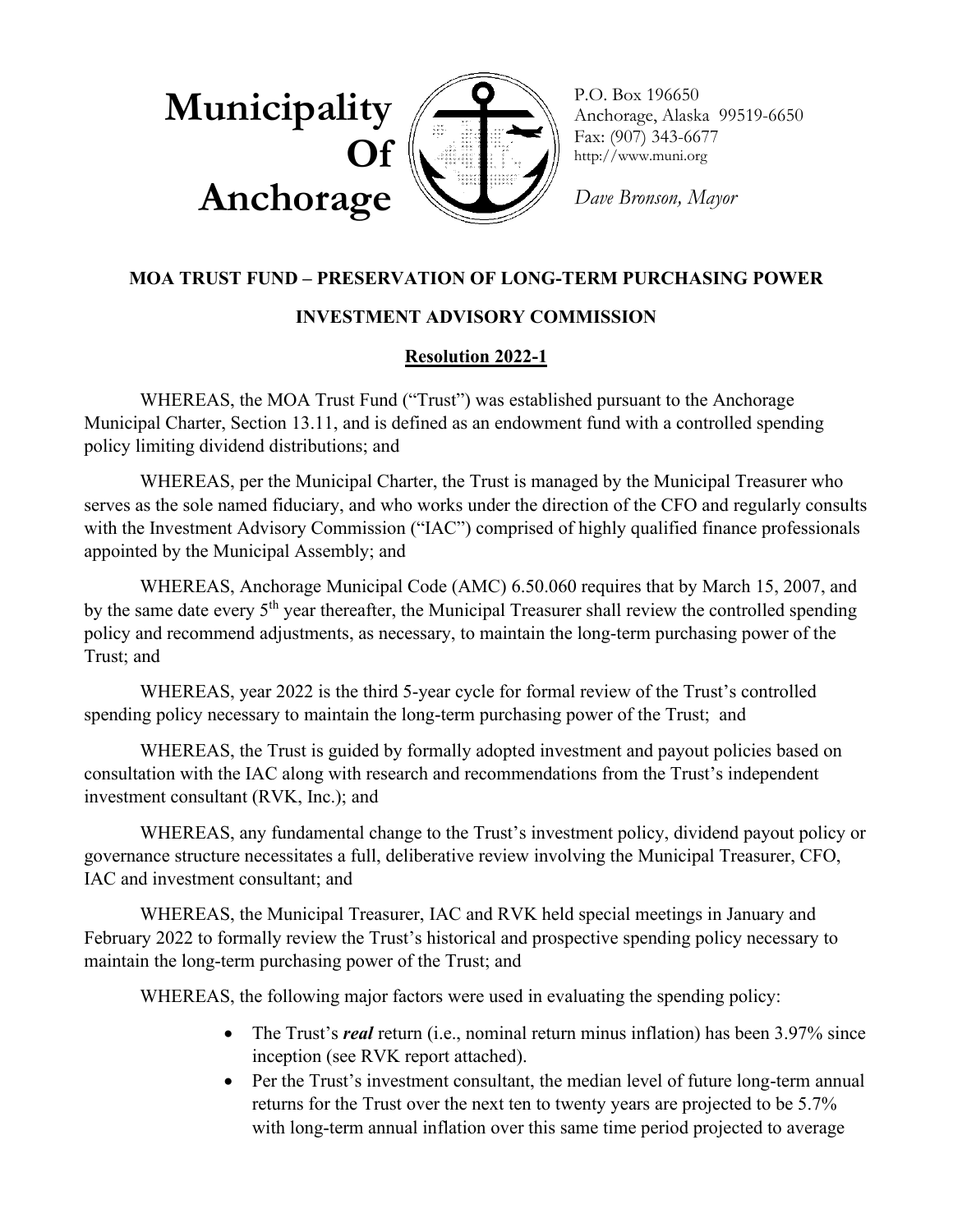2.5% (notwithstanding recent inflation experienced over the trailing year), resulting in a net real return of 3.2%.

- The Trust's spending policy (i.e., payout rate) should reflect expected returns, net of inflation in order to maintain intergenerational equity (i.e., maintaining longterm purchasing power) and best practices observed amongst similar sized endowment/foundation type funds across the U.S.
- Setting a payout rate above the expected level of real returns would reasonably be expected to result in a decline in the real value of the Trust and a loss in the Trust's long-term purchasing power.
- The return expectations and the risk tolerance of the Trust are currently appropriate and ultimately limited by the characteristics of the capital markets.
- Increasing the risk level of the Trust's investment strategy in an attempt to increase returns is not considered viable. It would run counter to endowment fund best practices and conflict with parameters established in AMC 6.50.060.

 NOW, THEREFORE, BE IT RESOLVED that after formal review of the spending policy necessary to maintain the long-term purchasing power of the Trust, the Investment Advisory Commission recommends that the payout rate of the Municipal Trust should be limited to no more than 4.00% during the next five-year period and that this limitation be revisited in five years as provided in AMC 6.50.060.

DATED this 3<sup>rd</sup> day of February 2022.

WAS Part  $\mathcal{L}$  and  $\mathcal{L}$ 

Jeffrey Sinz, Chair Investment Advisory Commission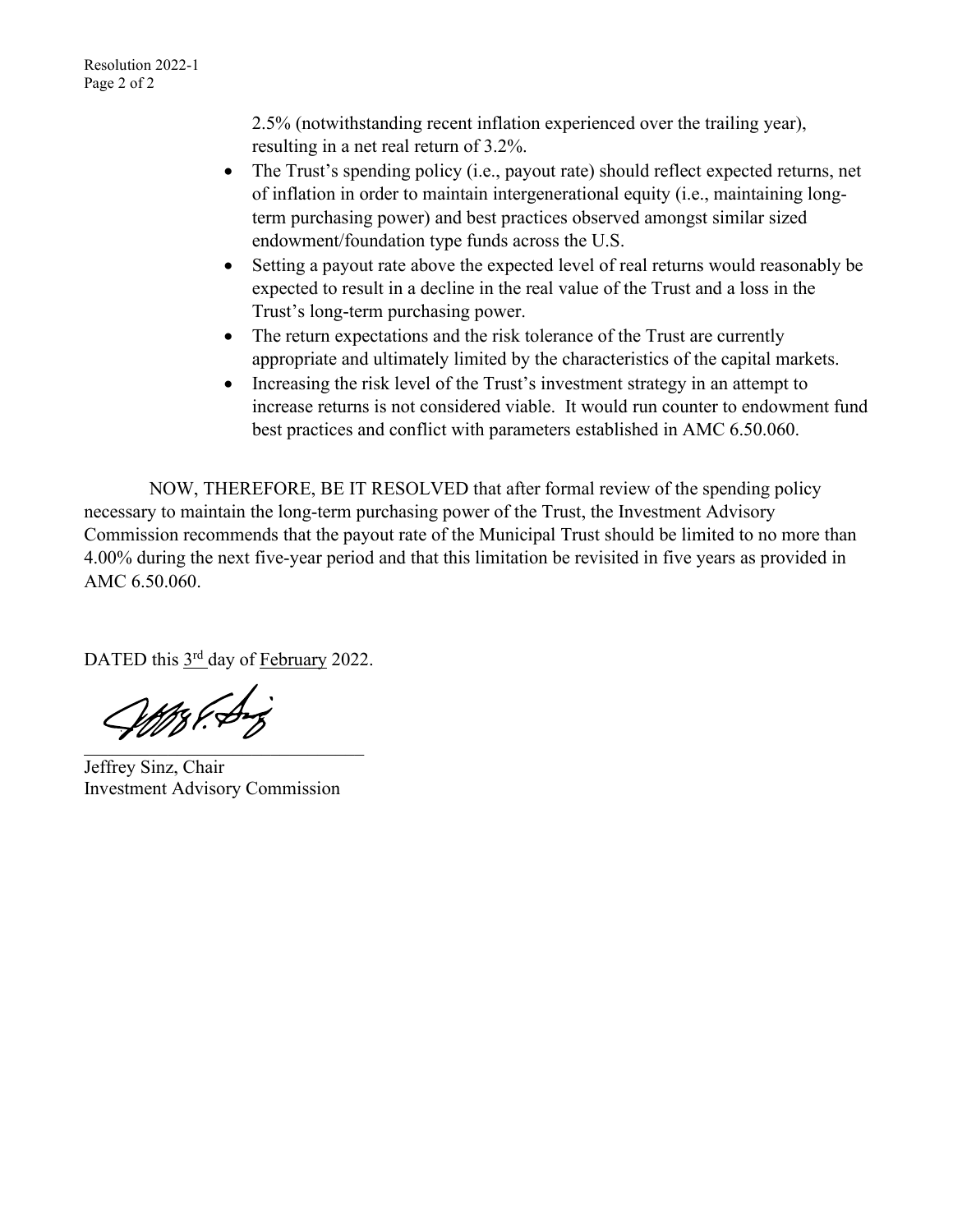**Municipality of Anchorage Trust Fund Annualized Nominal and Real Rates of Return**

|                                    | QTD  | <b>CYTD</b> | Year  | <b>Years</b> | <b>Years</b> | Years | 10<br>Years | 15<br><b>Years</b> | <b>Since</b><br>Incep. | <b>Inception</b><br><b>Date</b> |
|------------------------------------|------|-------------|-------|--------------|--------------|-------|-------------|--------------------|------------------------|---------------------------------|
| <b>Total Fund (Nominal Return)</b> | 3.76 | 11.31       | 11.31 | 12.64        | 9.69         | 7.81  | 9.06        | 6.60               | 6.27                   | 10/01/1999                      |
| Consumer Price Index (Inflation)   | 1.64 | 7.04        | 7.04  | 3.53         | 2.92         | 2.48  | 2.14        | 2.18               | 2.30                   |                                 |
| <b>Total Fund (Real Return)</b>    | 2.12 | 4.27        | 4.27  | 9.11         | 6.77         | 5.33  | 6.92        | 4.42               | 3.97                   |                                 |

Performance shown is net of fees. Performance is annualized for periods greater than one year. Consumer Price Index represents the unadjusted Consumer Price Index for All Urban Consumers: All Items.